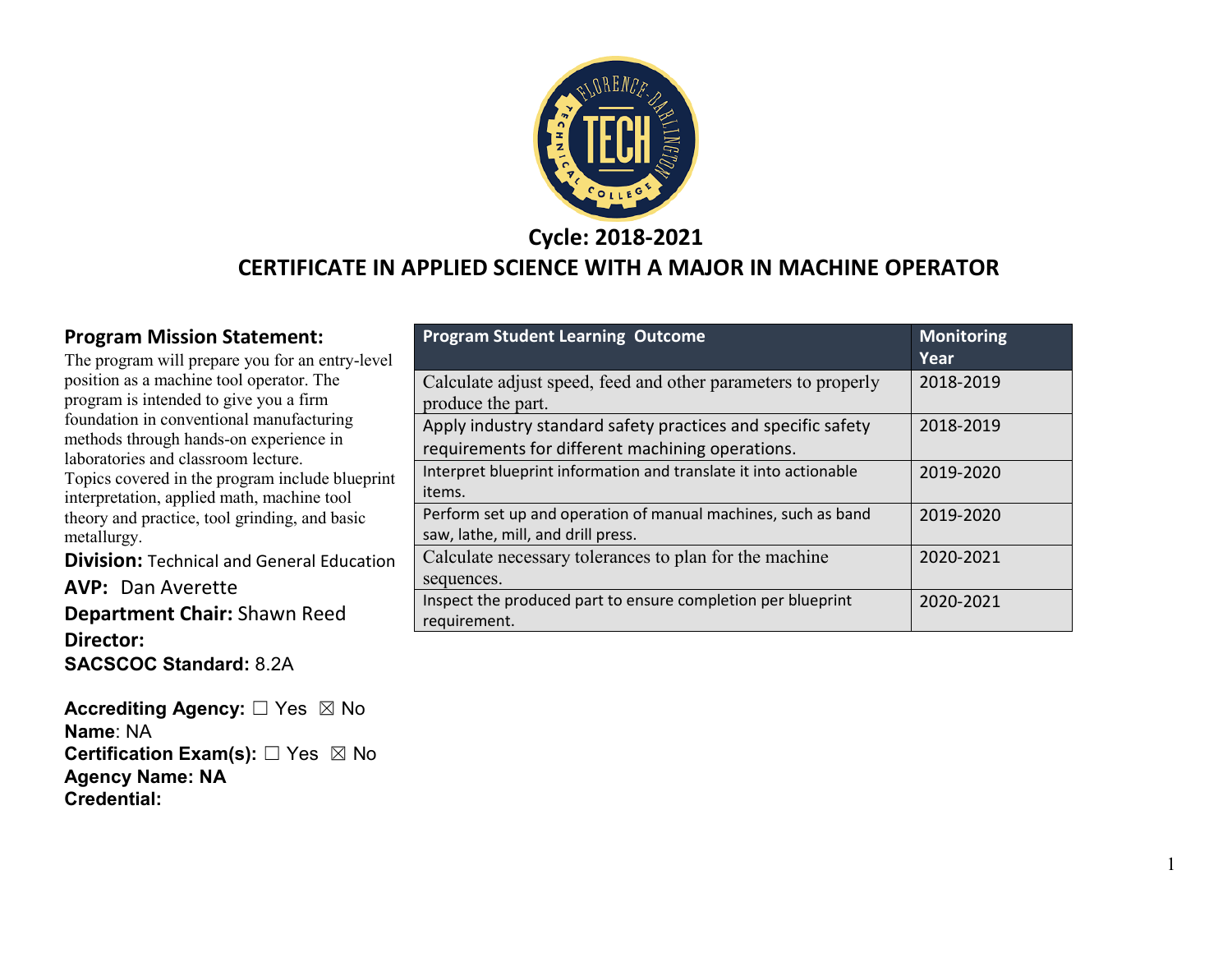### **STUDENT LEARNING OUTCOMES FOR 48.0501 2018-2019**

| A. Program<br><b>Student Learning</b><br><b>Outcomes</b>                                    | <b>B.</b> What<br>courses<br>are<br><b>PSLOs</b><br><b>Assessed</b>                  | C. Methods for<br><b>Outcomes</b><br><b>Assessment</b>                                    | <b>D. Expected Level</b><br>of Program<br><b>Performance</b>                                   | <b>E. Data Collection F. Results</b>                                                          |                                                                                                                              | <b>G. Plan For Improvement</b>                                                                                                                        |
|---------------------------------------------------------------------------------------------|--------------------------------------------------------------------------------------|-------------------------------------------------------------------------------------------|------------------------------------------------------------------------------------------------|-----------------------------------------------------------------------------------------------|------------------------------------------------------------------------------------------------------------------------------|-------------------------------------------------------------------------------------------------------------------------------------------------------|
| What should the<br>graduates of your<br>program be able to<br>do?                           | Where do<br>you see<br>evidence<br>that the<br>student<br>can do<br>these<br>things? | How does your<br>program evaluate<br>student/graduate<br>skills/abilities?                | What is the expected<br>level of student<br>performance for the<br>program?                    | When will you collect<br>the data needed to<br>evaluate the<br>performance of the<br>program? | What are the<br>results of the<br>evaluation?<br>NOTE: include<br>student ratio with<br>all results.                         | How will you use this information<br>to improve the program                                                                                           |
| Calculate adjust<br>speed, feed and<br>other parameters to<br>properly produce<br>the part. | MTT 111                                                                              | Students select<br>the proper tools<br>to use to machine<br>the type of part<br>required. | 100% of the<br>students will make a<br>grade of 70% or<br>better on machine<br>shop project 1. | <b>Fall 2018</b>                                                                              | 12 out of 12<br>students (100%)<br>passed machine<br>shop project 1<br>with a 70% or<br>above Class<br>average was<br>89.5%. | The expected learning level was<br>met and we will continue to<br>evaluate this learning out<br>comes with other classes that<br>deal with machining. |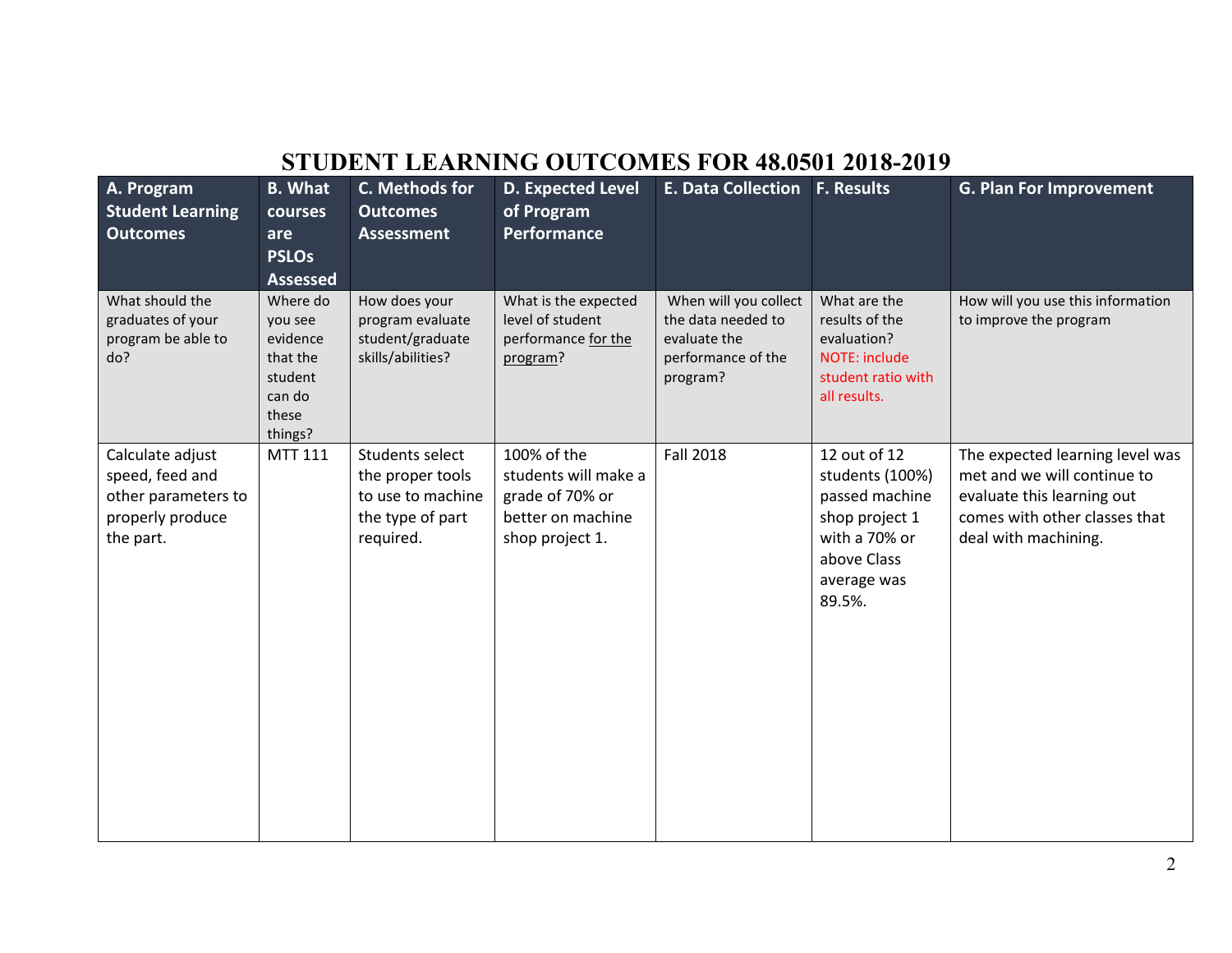### **STUDENT LEARNING OUTCOMES FOR 48.0501 2018-2019**

| A. Program<br><b>Student Learning</b><br><b>Outcomes</b>                                                                        | <b>B.</b> What<br><b>courses</b><br>are<br><b>PSLOs</b><br><b>Assessed</b>           | C. Methods for<br><b>Outcomes</b><br><b>Assessment</b>                           | D. Expected Level<br>of Program<br>Performance                                           | <b>E. Data Collection</b>                                                                     | <b>F. Results</b>                                                                                    | <b>G. Plan For Improvement</b>                                                                                                                                                                       |
|---------------------------------------------------------------------------------------------------------------------------------|--------------------------------------------------------------------------------------|----------------------------------------------------------------------------------|------------------------------------------------------------------------------------------|-----------------------------------------------------------------------------------------------|------------------------------------------------------------------------------------------------------|------------------------------------------------------------------------------------------------------------------------------------------------------------------------------------------------------|
| What should the<br>graduates of your<br>program be able to<br>do?                                                               | Where do<br>you see<br>evidence<br>that the<br>student<br>can do<br>these<br>things? | How does your<br>program evaluate<br>student/graduate<br>skills/abilities?       | What is the expected<br>level of student<br>performance for the<br>program?              | When will you collect<br>the data needed to<br>evaluate the<br>performance of the<br>program? | What are the<br>results of the<br>evaluation?<br>NOTE: include<br>student ratio with<br>all results. | How will you use this information<br>to improve the program                                                                                                                                          |
| Apply industry<br>standard safety<br>practices and<br>specific safety<br>requirements for<br>different machining<br>operations. | <b>MTT 112</b>                                                                       | Students apply<br>standard safety<br>practices in<br>machine tool<br>technology. | 100% of MTT<br>students will pass<br>the safety test with<br>a grade of 80% or<br>above. | Spring 2019                                                                                   | 18 out of 18<br>(100%) students<br>made a grade of<br>80% or above.<br>Class average<br>was 96.5%.   | The expected learning level was<br>met and the faculty will<br>continue to evaluate this<br>learning outcomes with other<br>classes since safety is the most<br>important outcome in the<br>program. |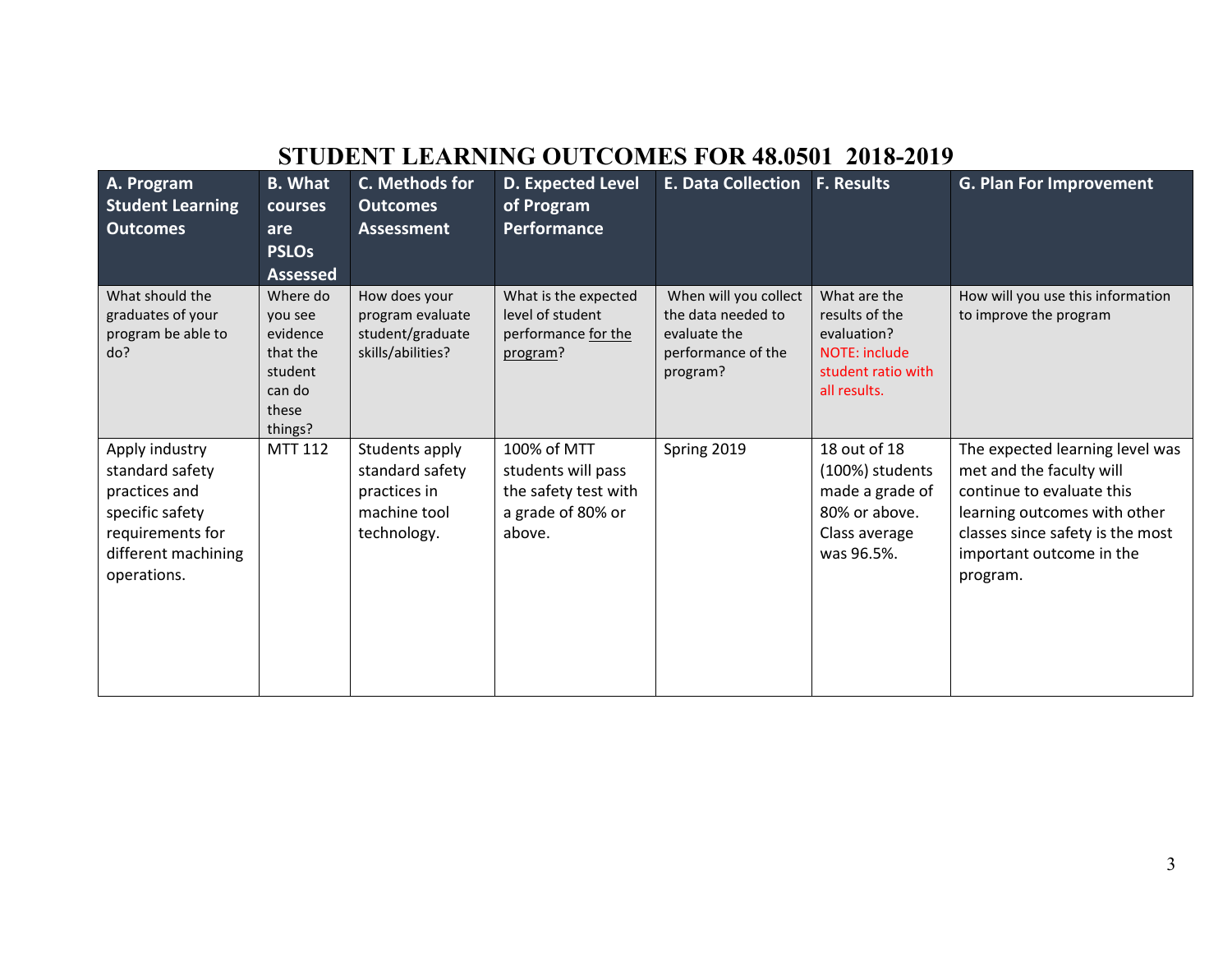# **STUDENT LEARNING OUTCOMES FOR 48.0501 2019-2020**

| A. Program<br><b>Student Learning</b><br><b>Outcomes</b>                         | <b>B.</b> What<br>courses<br>are<br><b>PSLOs</b><br><b>Assessed</b>                  | C. Methods for<br><b>Outcomes</b><br><b>Assessment</b>                         | <b>D. Expected Level</b><br>of Program<br><b>Performance</b>                                   | E. Data Collection F. Results                                                                 |                                                                                                                                  | <b>G. Plan For Improvement</b>                                                                                                                                                                                                                                                                            |
|----------------------------------------------------------------------------------|--------------------------------------------------------------------------------------|--------------------------------------------------------------------------------|------------------------------------------------------------------------------------------------|-----------------------------------------------------------------------------------------------|----------------------------------------------------------------------------------------------------------------------------------|-----------------------------------------------------------------------------------------------------------------------------------------------------------------------------------------------------------------------------------------------------------------------------------------------------------|
| What should the<br>graduates of your<br>program be able to<br>do?                | Where do<br>you see<br>evidence<br>that the<br>student<br>can do<br>these<br>things? | How does your<br>program evaluate<br>student/graduate<br>skills/abilities?     | What is the expected<br>level of student<br>performance for the<br>program?                    | When will you collect<br>the data needed to<br>evaluate the<br>performance of the<br>program? | What are the<br>results of the<br>evaluation?<br>NOTE: include<br>student ratio with<br>all results.                             | How will you use this information<br>to improve the program                                                                                                                                                                                                                                               |
| Interpret blueprint<br>information and<br>translate it into<br>actionable items. | <b>MTT 250</b>                                                                       | Students prepare<br>a program to<br>contour a simple<br>part on a CNC<br>mill. | 100% of students<br>will make a grade of<br>70% or above on<br>G02-G03 mill block.<br>MTT 250. | Summer 2020                                                                                   | 8 out of 8<br>students (100%)<br>passed the<br>project with a<br>70% or above.<br>Class average on<br>this project was a<br>97%. | The expected learning level was<br>met and the faculty will<br>continue to evaluate this<br>learning outcome with other<br>classes that deal with CNC<br>programing. Faculty will<br>increase the benchmark to<br>100% of the students will make<br>a grade of 75% or above on the<br>GO2-GO3 mill block. |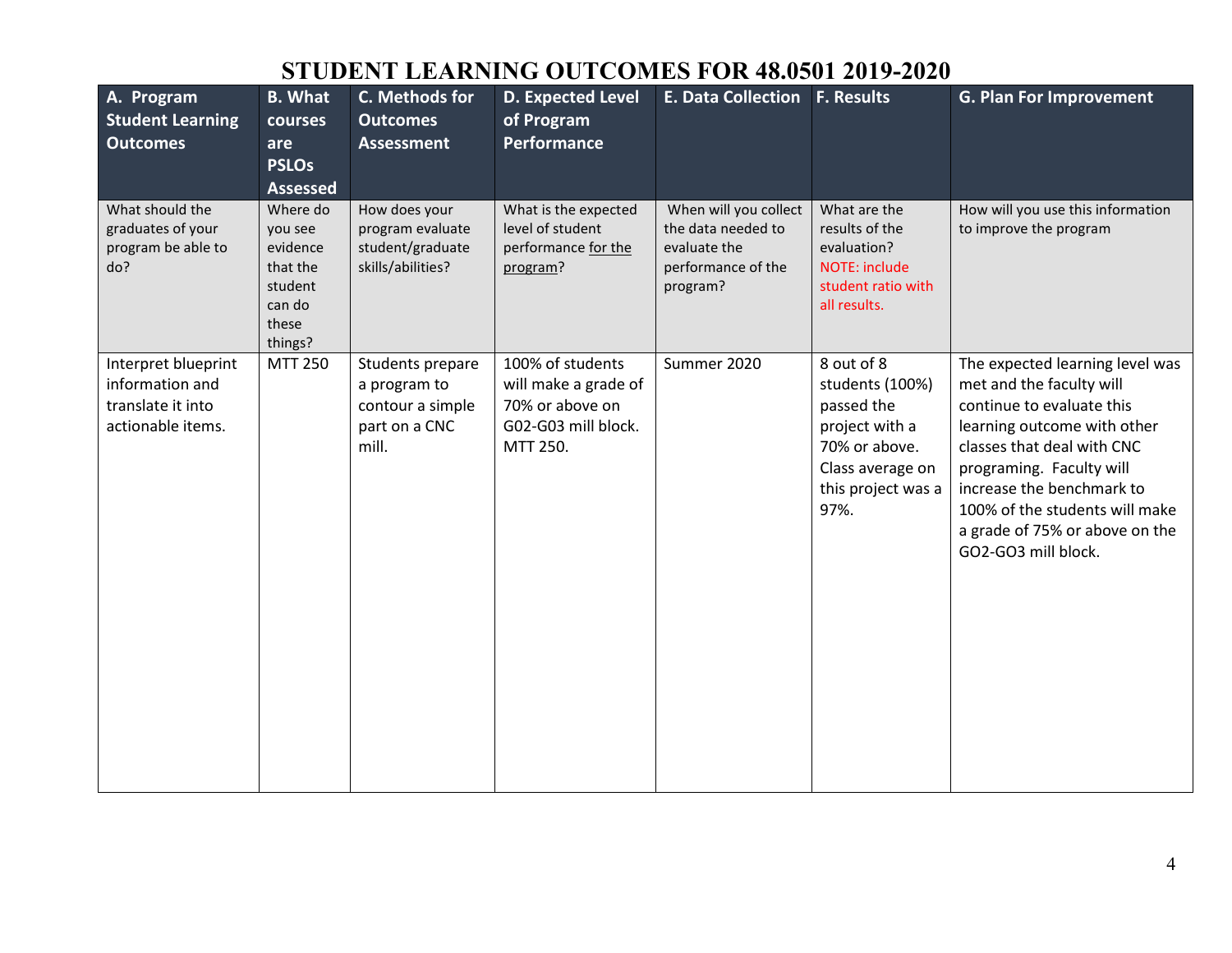|                                                                                                                | от орын пынгин<br>OIN IOIOJOI EUIZ EUEU                                           |                                                                            |                                                                                                      |                                                                                               |                                                                                                                                                                                                               |                                                                                                                                                                                                                                               |  |  |  |
|----------------------------------------------------------------------------------------------------------------|-----------------------------------------------------------------------------------|----------------------------------------------------------------------------|------------------------------------------------------------------------------------------------------|-----------------------------------------------------------------------------------------------|---------------------------------------------------------------------------------------------------------------------------------------------------------------------------------------------------------------|-----------------------------------------------------------------------------------------------------------------------------------------------------------------------------------------------------------------------------------------------|--|--|--|
| A. Program                                                                                                     | <b>B.</b> What                                                                    | C. Methods for                                                             | <b>D. Expected Level</b>                                                                             | <b>E. Data Collection F. Results</b>                                                          |                                                                                                                                                                                                               | <b>G. Plan For Improvement</b>                                                                                                                                                                                                                |  |  |  |
| <b>Student Learning</b>                                                                                        | courses                                                                           | <b>Outcomes</b>                                                            | of Program                                                                                           |                                                                                               |                                                                                                                                                                                                               |                                                                                                                                                                                                                                               |  |  |  |
| <b>Outcomes</b>                                                                                                | are PSLOs                                                                         | <b>Assessment</b>                                                          | <b>Performance</b>                                                                                   |                                                                                               |                                                                                                                                                                                                               |                                                                                                                                                                                                                                               |  |  |  |
|                                                                                                                | <b>Assessed</b>                                                                   |                                                                            |                                                                                                      |                                                                                               |                                                                                                                                                                                                               |                                                                                                                                                                                                                                               |  |  |  |
| What should the<br>graduates of your<br>program be able to<br>do?                                              | Where do<br>you see<br>evidence<br>that the<br>student can<br>do these<br>things? | How does your<br>program evaluate<br>student/graduate<br>skills/abilities? | What is the expected<br>level of student<br>performance for the<br>program?                          | When will you<br>collect the data<br>needed to evaluate<br>the performance of<br>the program? | What are the<br>results of the<br>evaluation?<br><b>NOTE: include</b><br>student ratio with<br>all results.                                                                                                   | How will you use this information<br>to improve the program                                                                                                                                                                                   |  |  |  |
| Perform setup and<br>operation of<br>manual machines,<br>such as band saw,<br>lathe, mill, and drill<br>press. | MTT 112                                                                           | <b>MTT Degree</b><br>students perform<br>basic operations<br>on the mill.  | 100% of MTT<br>degree graduates<br>will make a grade of<br>70% or better on<br>pass/fail mill block. | Spring 2020                                                                                   | 9 out 11 students<br>(81.8%) made a<br>70% or above on<br>this project. Class<br>average on this<br>project was an<br>80%. There were<br>two students<br>who did not<br>make the<br>required 70% or<br>above. | The expected learning outcome<br>was not met. The MTT faculty<br>determined the students<br>needed extra time on the<br>machine and part alignment to<br>help ensure the tolerance of<br>0.002 of inch can be achieved<br>on future projects. |  |  |  |

### **STUDENT LEARNING OUTCOMES FOR 48.0501 2019-2020**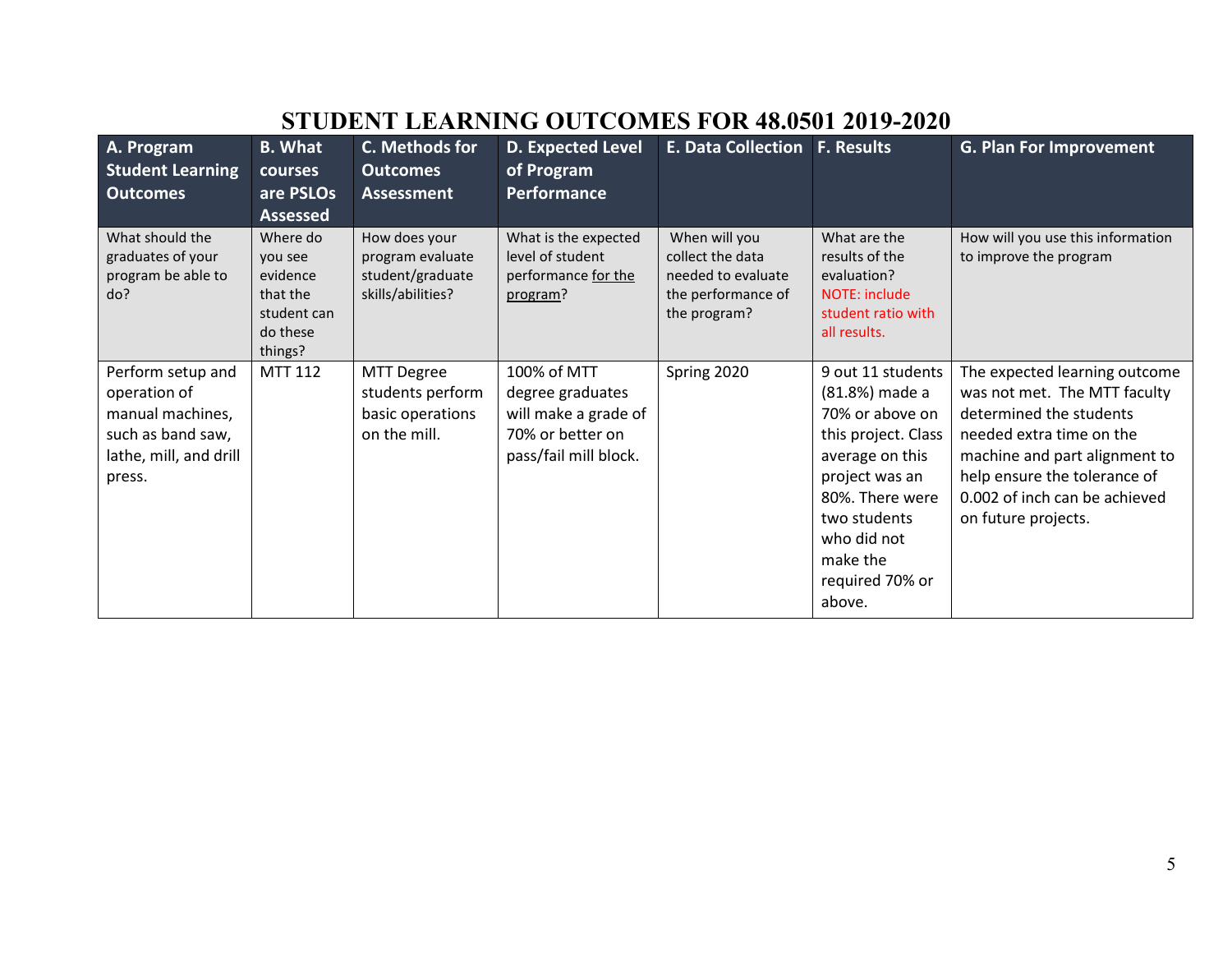| A. Program                                                                 | <b>B.</b> What                                                                 | C. Methods for                                                             | D. Expected Level                                                                                                  | E. Data                                                                                       | <b>F. Results</b>                                                                                    | <b>G. Plan For Improvement</b>                                                                                                                                                                                                            |
|----------------------------------------------------------------------------|--------------------------------------------------------------------------------|----------------------------------------------------------------------------|--------------------------------------------------------------------------------------------------------------------|-----------------------------------------------------------------------------------------------|------------------------------------------------------------------------------------------------------|-------------------------------------------------------------------------------------------------------------------------------------------------------------------------------------------------------------------------------------------|
| <b>Student Learning</b>                                                    | courses are                                                                    | <b>Outcomes</b>                                                            | of Program                                                                                                         | <b>Collection</b>                                                                             |                                                                                                      |                                                                                                                                                                                                                                           |
| <b>Outcomes</b>                                                            | <b>PSLOs</b>                                                                   | <b>Assessment</b>                                                          | Performance                                                                                                        |                                                                                               |                                                                                                      |                                                                                                                                                                                                                                           |
|                                                                            | <b>Assessed</b>                                                                |                                                                            |                                                                                                                    |                                                                                               |                                                                                                      |                                                                                                                                                                                                                                           |
| What should the<br>graduates of your<br>program be able to<br>do?          | Where do you<br>see evidence<br>that the<br>student can<br>do these<br>things? | How does your<br>program evaluate<br>student/graduate<br>skills/abilities? | What is the expected<br>level of student<br>performance for the<br>program?                                        | When will you collect<br>the data needed to<br>evaluate the<br>performance of the<br>program? | What are the<br>results of the<br>evaluation?<br>NOTE: include<br>student ratio with<br>all results. | How will you use this information<br>to improve the program                                                                                                                                                                               |
| Calculate necessary<br>tolerances to plan<br>for the machine<br>sequences. | MTT 113                                                                        | Students perform<br>advanced<br>operation on the<br>manual lathe.          | 100% of the<br>students will make<br>a 70% or higher on<br>MTT 113 project<br>Pass Fail Lathe<br>Chucking project. | Summer 2021                                                                                   | 7 out of 11<br>students (63.6%)<br>made a grade of<br>70% or higher.<br>Class average<br>was 63%.    | The expected learning outcome<br>was not met. The 4 students<br>who did not meet the<br>benchmark did not complete<br>the course due to COVID-19<br>shut down. The faculty will<br>have the students be more<br>aware of time management. |

# **STUDENT LEARNING OUTCOMES FOR 48.0501 2020-2021**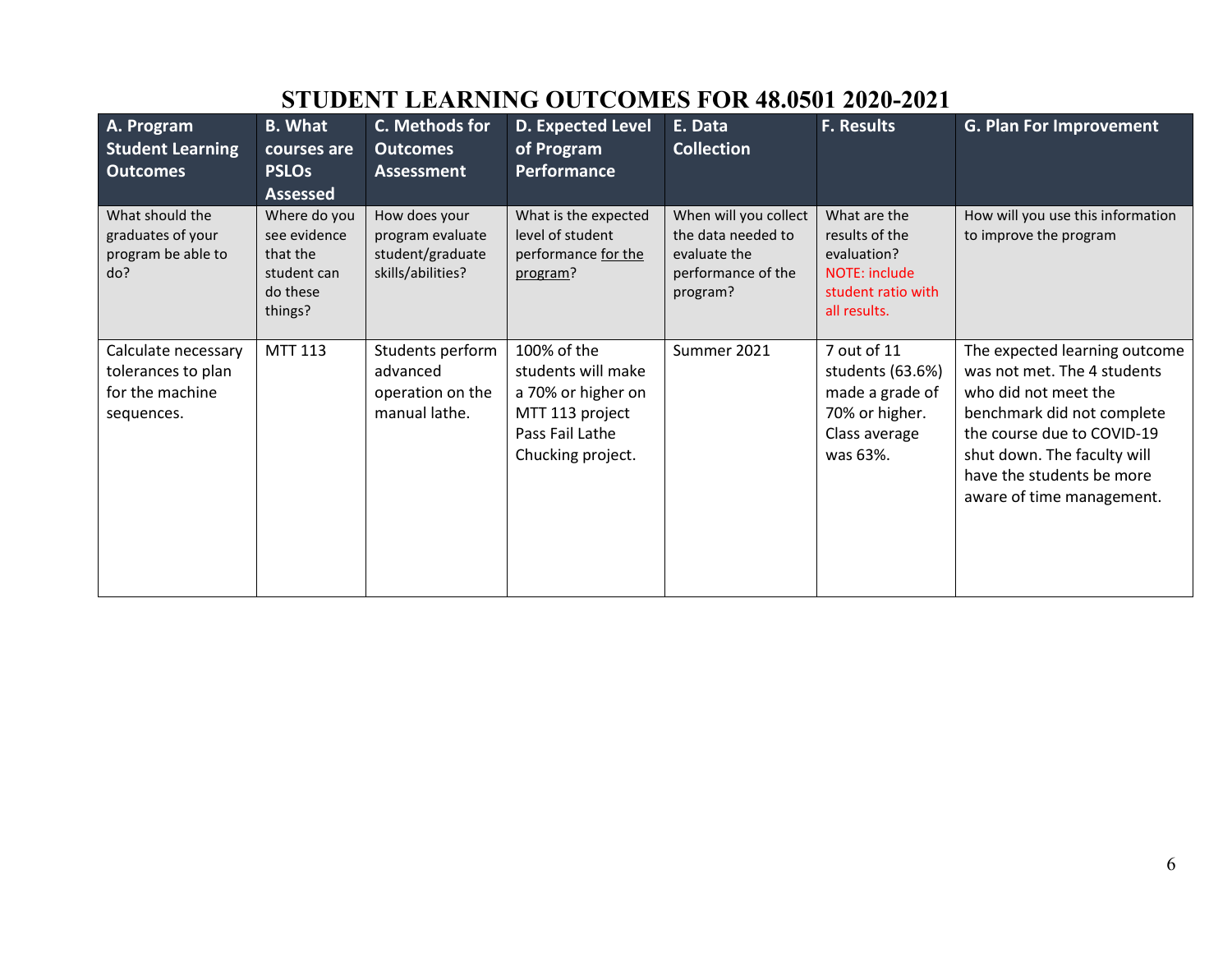# **STUDENT LEARNING OUTCOMES FOR 48.0501 2020-2021**

| A. Program<br><b>Student Learning</b><br><b>Outcomes</b>                              | <b>B.</b> What<br>courses are<br><b>PSLOs</b><br><b>Assessed</b>               | C. Methods for<br><b>Outcomes</b><br><b>Assessment</b>                                                                                       | D. Expected Level<br>of Program<br><b>Performance</b>                                                                        | E. Data<br><b>Collection</b>                                                                  | <b>F. Results</b>                                                                                                                                                                  | <b>G. Plan For Improvement</b>                                                                                                |
|---------------------------------------------------------------------------------------|--------------------------------------------------------------------------------|----------------------------------------------------------------------------------------------------------------------------------------------|------------------------------------------------------------------------------------------------------------------------------|-----------------------------------------------------------------------------------------------|------------------------------------------------------------------------------------------------------------------------------------------------------------------------------------|-------------------------------------------------------------------------------------------------------------------------------|
| What should the<br>graduates of your<br>program be able to<br>do?                     | Where do you<br>see evidence<br>that the<br>student can<br>do these<br>things? | How does your<br>program evaluate<br>student/graduate<br>skills/abilities?                                                                   | What is the expected<br>level of student<br>performance for the<br>program?                                                  | When will you collect<br>the data needed to<br>evaluate the<br>performance of the<br>program? | What are the<br>results of the<br>evaluation?<br>NOTE: include<br>student ratio with<br>all results.                                                                               | How will you use this information<br>to improve the program                                                                   |
| Inspect the<br>produced part to<br>ensure completion<br>per blueprint<br>requirement. | <b>MTT 113</b>                                                                 | Students setup<br>the lathe and/or<br>mill correctly and<br>produce a first<br>article that is<br>accurate<br>according to the<br>blueprint. | 100% of graduates<br>will make a grade of<br>70% or higher on<br>the Milling Cutter<br>Arbor mil/lathe<br>project in MTT 113 | Summer 2021                                                                                   | 11 out of 11<br>students (100%)<br>made a grade of<br>70% or higher on<br>the Milling<br><b>Cutter Arbor</b><br>mill/lathe project<br>in MTT 113<br>Class average<br>was an 82.5%. | The expected learning level<br>was met and we will continue<br>to evaluate the progress of<br>insuring blueprint requirement. |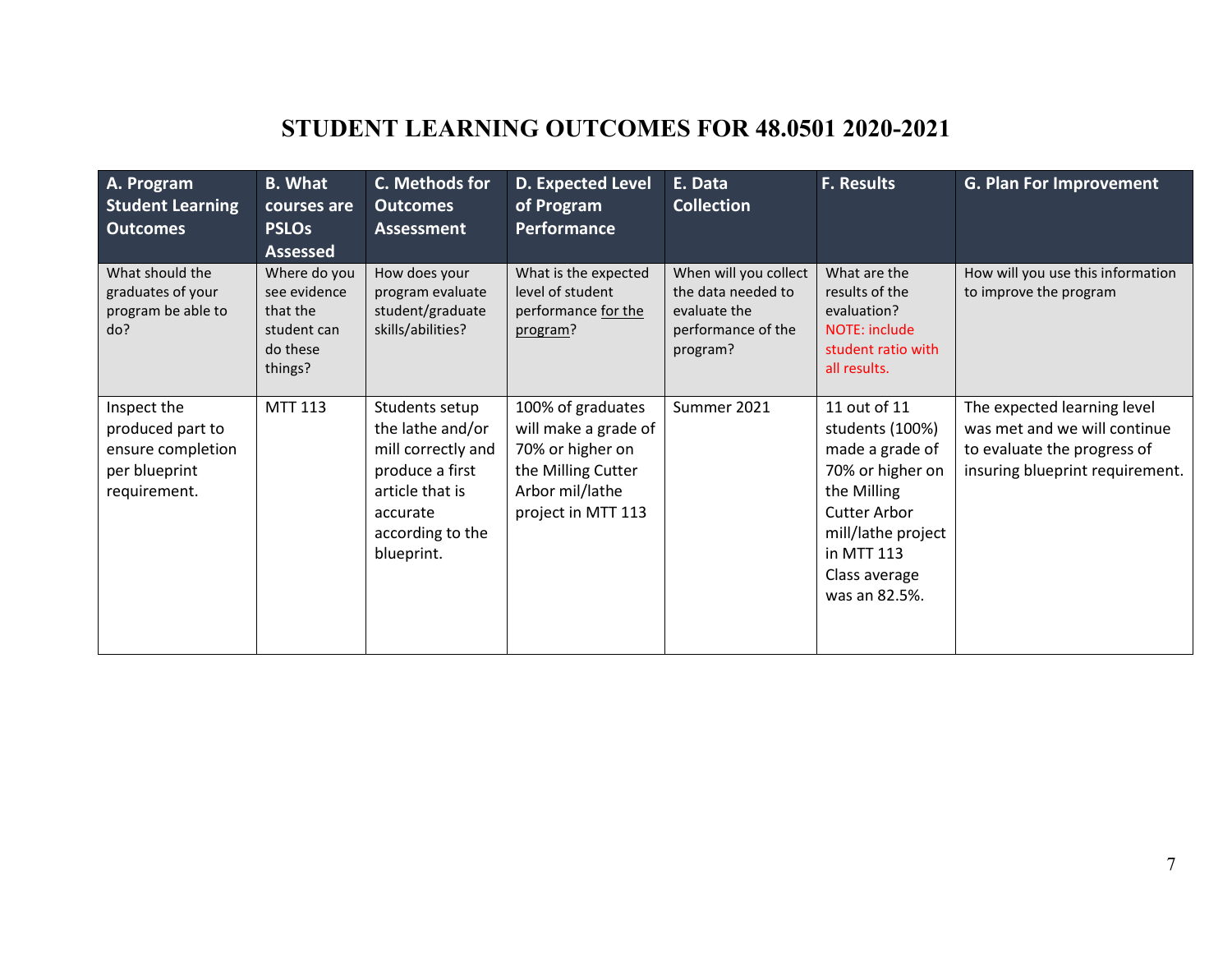#### **CONTINUOUS STUDENT IMPROVEMENT**

**In comparison to the last cycle the MTT department has been able to identify a short fall in tracking student improvement. The short fall occurred in MTT 113 with the class's pass/fail student projects. The students struggled with holding tolerances to blueprint specifications which could be attributed to a limited understanding on how the machine and material conditions affects the parts being produced. The faculty are addressing this issue by requiring the students to inform the instructor the required steps of completing the project before the first attempt. The faculty in this cycle has been focusing on more hands-on projects to evaluate student learning outcomes because we feel this approach gives us a more accurate method to determine mastery of the concept.** 

**Overall, the MTT faculty feels that performance will continue to improve. All the MTT students from these different cohorts are working in the field.**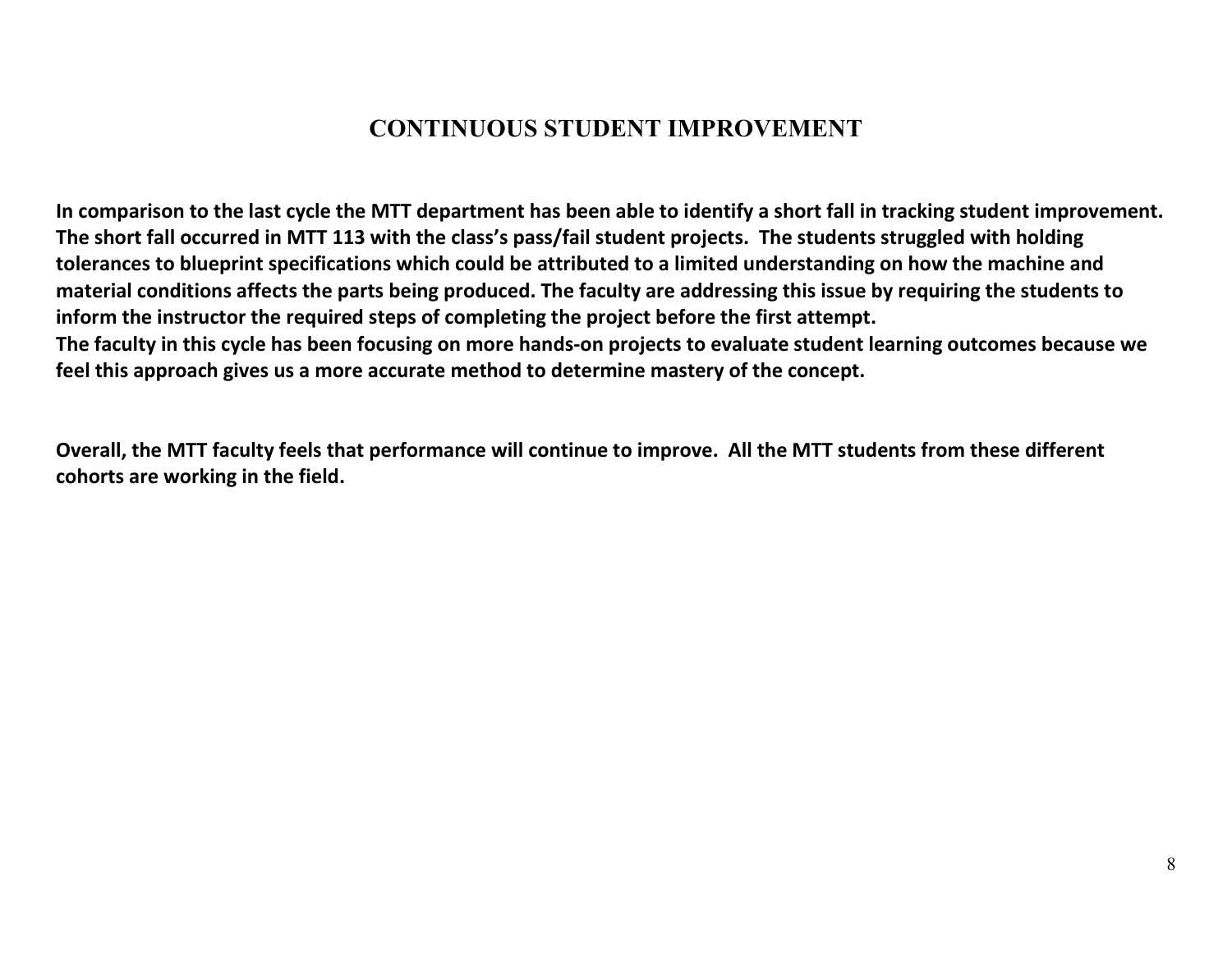#### **PROGRAM VITAL STATISCS**

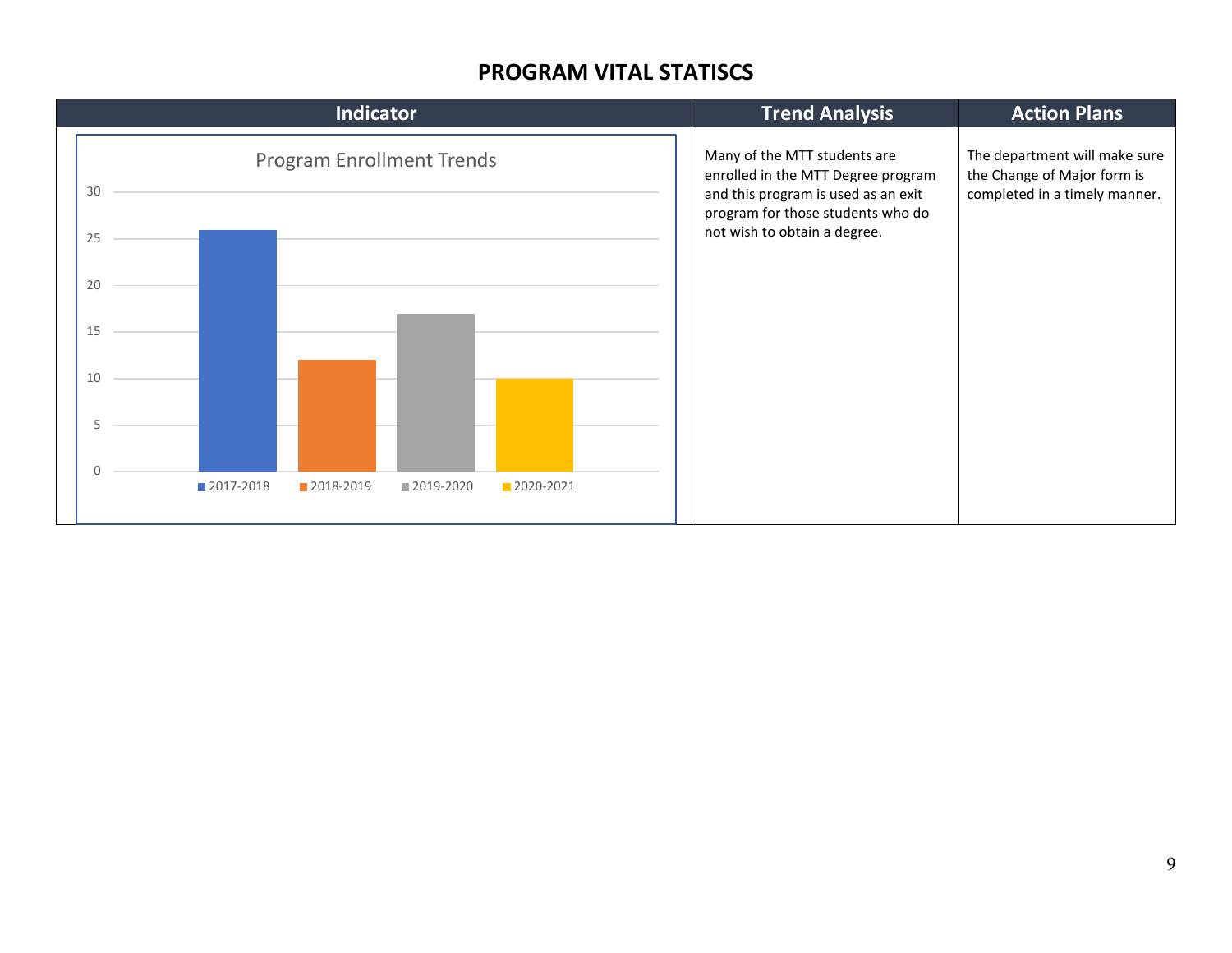| <b>Indicator</b>                                             |  |             |                                   |           |           |  | <b>Trend Analysis</b>                                           | <b>Action Plans</b>                                                                                                                                                           |
|--------------------------------------------------------------|--|-------------|-----------------------------------|-----------|-----------|--|-----------------------------------------------------------------|-------------------------------------------------------------------------------------------------------------------------------------------------------------------------------|
| 100%<br>90%<br>80%<br>70%<br>60%<br>50%<br>40%<br>30%<br>20% |  |             | <b>Fall to Spring Persistence</b> |           |           |  | The persistence rate has remained<br>steady through this cycle. | The program has started an<br>open lab tutoring time on<br>Friday mornings to help 1st year<br>Fall students who have fallen<br>behind on the completion of<br>shop projects. |
| 10%                                                          |  |             |                                   |           |           |  |                                                                 |                                                                                                                                                                               |
| 0%                                                           |  |             |                                   |           |           |  |                                                                 |                                                                                                                                                                               |
|                                                              |  | ■ 2017-2018 | 2018-2019                         | 2019-2020 | 2020-2021 |  |                                                                 |                                                                                                                                                                               |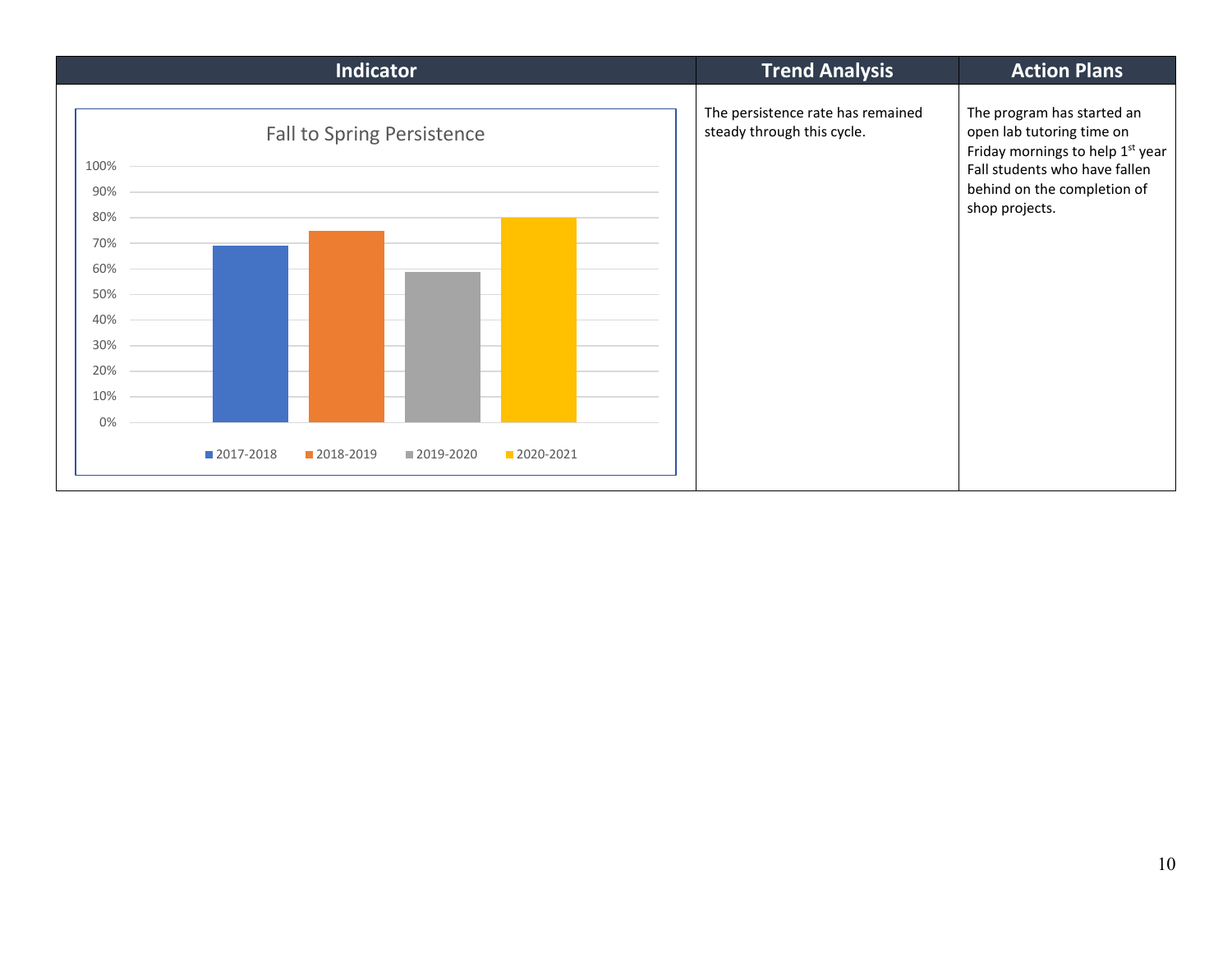![](_page_10_Figure_0.jpeg)